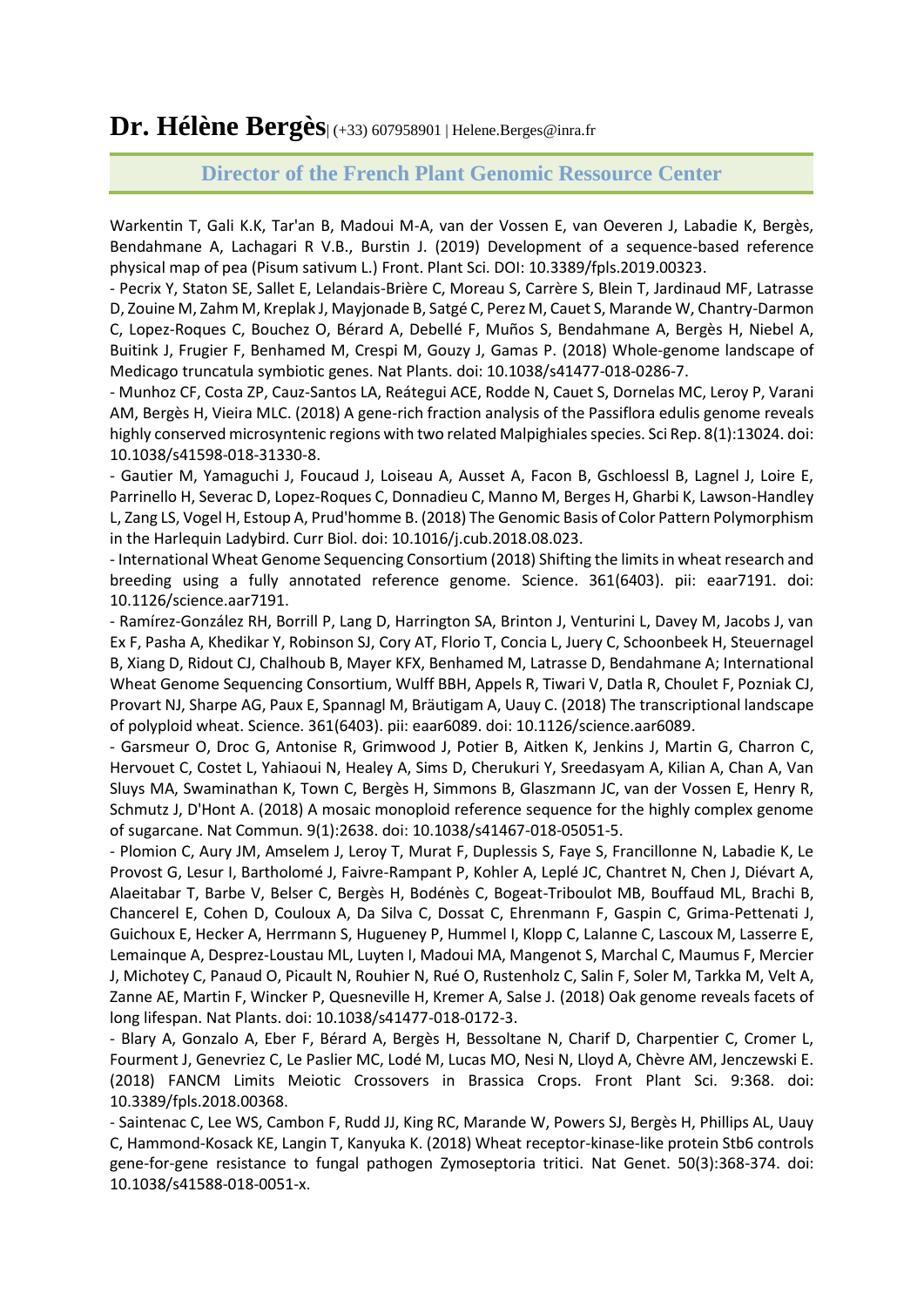- Gschloessl B, Dorkeld F, Berges H, Beydon G, Bouchez O, Branco M, Bretaudeau A, Burban C, Dubois E, Gauthier P, Lhuillier E, Nichols J, Nidelet S, Rocha S, Sauné L, Streiff R, Gautier M, Kerdelhué C. (2018) Draft genome and reference transcriptomic resources for the urticating pine defoliator Thaumetopoea pityocampa (Lepidoptera: Notodontidae). Mol Ecol Resour. doi: 10.1111/1755-0998.12756.

- Holušová K, Vrána J, Šafář J, Šimková H, Balcárková B, Frenkel Z, Darrier B, Paux E, Cattonaro F, Berges H, Letellier T, Alaux M, Doležel J, Bartoš J. (2017) Physical Map of the Short Arm of Bread Wheat Chromosome 3D. Plant Genome. 10(2). doi: 10.3835/plantgenome2017.03.0021

- Badouin H, et al., (2017) The sunflower genome provides insights into oil metabolism, flowering and Asterid evolution. Nature. 546 (7656):148-152. doi: 10.1038/nature22380.

- Tsuchimatsu T, Goubet PM, Gallina S, Holl AC, Fobis-Loisy I, Bergès H, Marande W, Prat E, Meng D, Long Q, Platzer A, Nordborg M, Vekemans X, Castric V. (2017) Patterns of polymorphism at the selfincompatibility locus in 1,083 *Arabidopsis thaliana* genomes. Mol Biol Evol. doi: 10.1093/molbev/msx122.

- Hyles J, Vautrin S, Pettolino F, MacMillan C, Stachurski Z, Breen J, Bergès H, Wicker T, Spielmeyer W. (2017) Repeat-length variation in a wheat cellulose synthase-like gene is associated with altered tiller number and stem cell wall composition. J Exp Bot. 68(7):1519-1529. doi: 10.1093/jxb/erx051

- Yousfi FE, Makhloufi E, Marande W, Ghorbel AW., Bouzayen M and Bergès H (2017) Comparative Analysis of WRKY Genes Potentially Involved in Salt Stress Responses in *Triticum turgidum L. ssp. durum.* Front Plant Sci 7:2034. doi: 10.3389/fpls.2016.02034.

- Gilles L, Khaled A, Laffaire JB, Chaignon S, Gendrot G, Laplaige J, Bergès H, Beydon G, Barret P, Comadran J, Martinant JP, Rogowsky PM and Widiez T (2017) Pollen-specific phospholipase Not Like Dad (NLD) triggers gynogenesis in maize. The EMBO Journal. 36(4): 389–564 doi:10.15252/embj.201796603

- Cauz Santos LA, Freitas Munhoz C, Rodde N, Cauet S, Azevedo Santos A, Alves Penha H, Carnier Dornelas M, de Mello Varani A, Conde Xavier Oliveira G, Bergès H, Carneiro Vieira ML (2017) The chloroplast genome of *Passiflora edulis* (Passifloraceae) assembled from long sequence reads: structural organization and phylogenomic studies in Malpighiales. Front. Plant Sci. 8:334. DOI: 10.3389/fpls.2017.00334

- Rousseau-Gueutin M, Morice J, Coriton O, Huteau V, Trotoux G, Nègre S, Falentin C, Deniot G, Gilet M, Eber F, Pelé A, Vautrin S, Fourment J, Lodé M, Bergès H, Chèvre AM. (2017) The Impact of Open Pollination on the Structural Evolutionary Dynamics, Meiotic Behavior and Fertility of Resynthesized Allotetraploid Brassica napus L. G3 (Bethesda). 7(2):705-717. doi: 10.1534/g3.116.036517

- Roselli S, Olry A, Vautrin S, Coriton O, Ritchie D, Galati G, Navrot N, Krieger C, Vialart G, Bergès H, Bourgaud F, Hehn A. (2017) A bacterial artificial chromosome (BAC) genomic approach reveals partial clustering of the furanocoumarin pathway genes in parsnip. Plant J. 89(6):1119-1132. doi: 10.1111/tpj.13450.

- Hen-Avivi S, Savin O, Racovita RC, Lee WS, Adamski NM, Malitsky S, Almekias-Siegl E, Levy M, Vautrin S, Bergès H, Friedlander G, Kartvelishvily E, Ben-Zvi G, Alkan N, Uauy C, Kanyuka K, Jetter R, Distelfeld A, Aharoni A. (2016) A Metabolic Gene Cluster in the Wheat W1 and the Barley Cer-cqu Loci Determines β-Diketone Biosynthesis and Glaucousness. Plant Cell. 28(6):1440-60. doi: 10.1105/tpc.16.00197.

- Bellec A, Courtial A, Cauet S, Rodde N, Vautrin S, Beydon G, Arnal N, Gautier N, Fourment J, Prat E, Marande W, Barriere Y, Berges H. (2016) Long read sequencing technology to solve complex genomic regions assembly in plants. Next Generat Sequenc & Applic 3:128. doi:10.4172/2469-9853.1000128

- Schweiger W, Steiner B, Vautrin S, Nussbaumer T, Siegwart G, Zamini M, Jungreithmeier F, Gratl V, Lemmens M, Mayer KF, Bergès H, Adam G, Buerstmayr H. (2016) Suppressed recombination and unique candidate genes in the divergent haplotype encoding Fhb1, a major Fusarium head blight resistance locus in wheat. Theor Appl Genet. 129(8):1607-23 DOI: 10.1007/s00122-016-2727-x.

- Ribeiro T, Barrela RM, Bergès H, Marques C, Loureiro J, Morais-Cecílio L, Paiva JA. (2016) Advancing Eucalyptus Genomics: Cytogenomics Reveals Conservation of Eucalyptus Genomes. Front Plant Sci. 7:510. doi: 10.3389/fpls.2016.00510.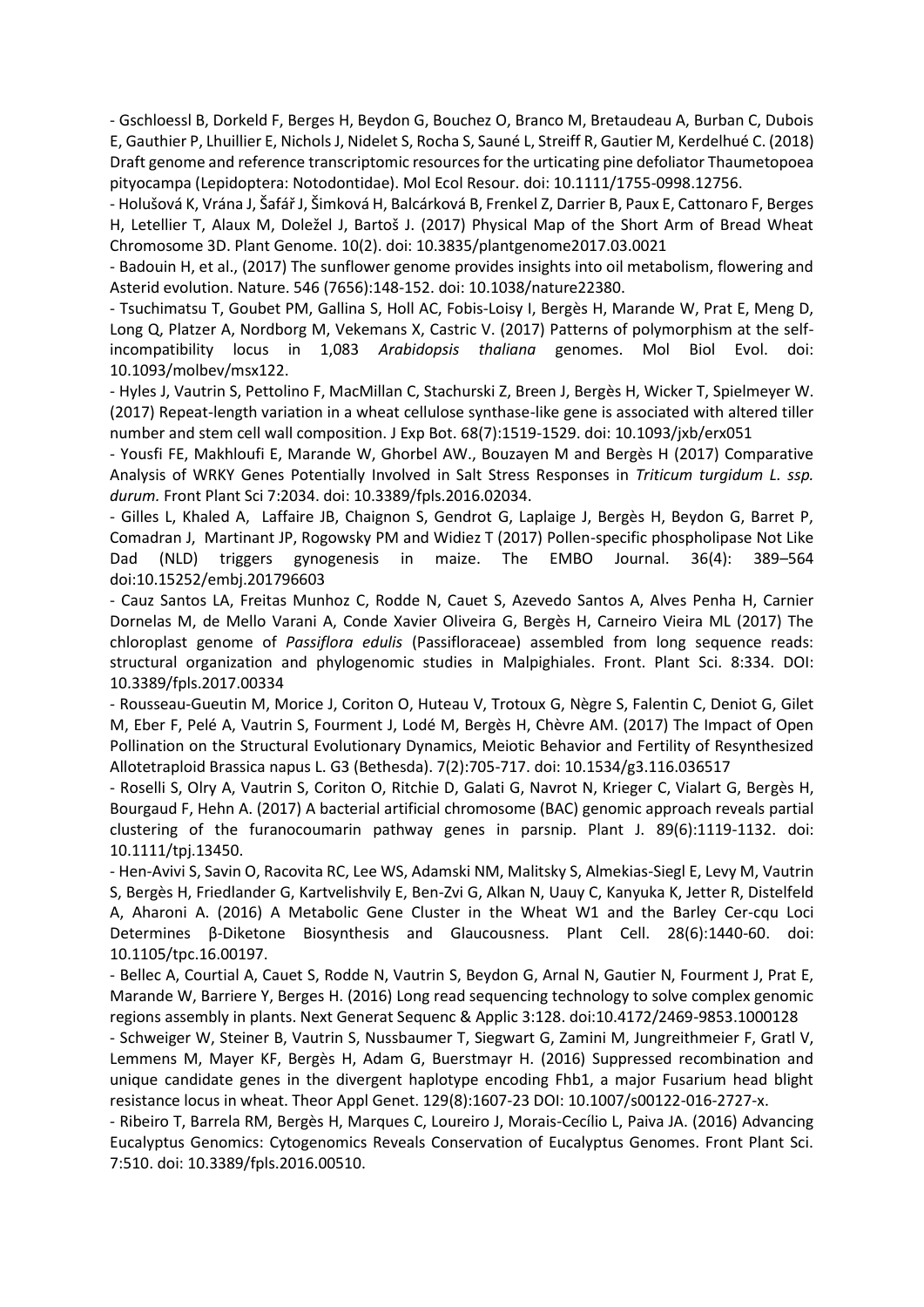- Hao DC, Vautrin S, Song C, Zhu YJ, Bergès H, Sun C, Che SL (2015) The first insight into the salvia (lamiaceae) genome via BAC library construction and high-throughput sequencing of target BAC clones. Pak. J. Bot. 47(4): 1347-1357.

- Akpinar BA, Magni F, Yuce M, Lucas SJ, Šimková H, Šafář J, Vautrin S, Bergès H, Cattonaro F, Doležel J, Budak H. (2015) The physical map of wheat chromosome 5DS revealed gene duplications and small rearrangements. BMC Genomics. 16:453. doi: 10.1186/s12864-015-1641-y.

- Plomion C, Aury JM, Amselem J, Alaeitabar T, Barbe V, Belser C, Bergès H, Bodénès C, Boudet N, Boury C, Canaguier A, Couloux A, Da Silva C, Duplessis S, Ehrenmann F, Estrada-Mairey B, Fouteau S, Francillonne N, Gaspin C, Guichard C, Klopp C, Labadie K, Lalanne C, Le Clainche I, Leplé JC, Le Provost G, Leroy T, Lesur I, Martin F, Mercier J, Michotey C, Murat F, Salin F, Steinbach D, Faivre-Rampant P, Wincker P, Salse J, Quesneville H, Kremer A. (2015) Decoding the oak genome: public release of sequence data, assembly, annotation and publication strategies. Mol Ecol Resour. doi: 10.1111/1755- 0998.12425.

- Mago R, Tabe L, Vautrin S, Imková H, Kubaláková M, Upadhyaya N, Bergès H, Kong X, Breen J, Dole El J, Appels R, Ellis J, Spielmeyer W. (2014) Major haplotype divergence including multiple germin-like protein genes, at the wheat Sr2 adult plant stem rust resistance locus. BMC Plant Biol. 14:379. doi: 10.1186/s12870-014-0379-z

- Durand E, Méheust R, Soucaze M, Goubet PM, Gallina S, Poux C, Fobis-Loisy I, Guillon E, Gaude T, Sarazin A, Figeac M, Prat E, Marande W, Bergès H, Vekemans X, Billiard S, Castric V. (2014) Dominance hierarchy arising from the evolution of a complex small RNA regulatory network. Science.346(6214):1200-5. doi: 10.1126/science.1259442.

- Dobrovolskaya O, Pont C, Sibout R, Martinek P, Badaeva E, Murat F, Chosson A, Watanabe N, Prat E, Gautier N, Gautier V, Poncet C, Orlov Y, Krasnikov A, Bergès H, Salina E, Laikova L, Salse J. (2014) FRIZZY PANICLE drives supernumerary spikelets in bread wheat (T. aestivum L.).Plant Physiol. 167(1):189-99. doi: 10.1104/pp.114.250043.

- Mago R, Zhang P, Vautrin S, Šimková H, Bansal U, Luo M-C, Rouse M, Karaoglu H, Periyannan S, Kolmer J, Jin , Ayliffe M.A, Bariana H, Park R.F, McIntosh R, Doležel J, Bergès H, Spielmeyer W, Lagudah E.S, Ellis J.G, Dodds P.N (2015) The wheat Sr50 gene reveals rich diversity at a cereal disease resistance locus. Nature Plants. 1:15186. doi: 10.1038/nplants.2015.186.

- Santos AA, Penha HA, Bellec A, Munhoz Cde F, Pedrosa-Harand A, Bergès H, Vieira ML. (2014) Begin at the beginning: A BAC-end view of the passion fruit (*Passiflora*) genome. BMC Genomics. 15:816. doi: 10.1186/1471-2164-15-816.

- Makhloufi E, Yousfi FE, Marande W, Mila I, Hanana M, Bergès H, Mzid R, Bouzayen M. (2014) Isolation and molecular characterization of ERF1, an ethylene response factor gene from durum wheat (*Triticum turgidum L. subsp. durum*), potentially involved in salt-stress responses. J Exp Bot. 65(22):6359-71. doi: 10.1093/jxb/eru352.

- Choulet F, Alberti A, Theil S, Glover N, Barbe V, Daron J, Pingault L, Sourdille P, Couloux A, Paux E, Leroy P, Mangenot S, Guilhot N, Le Gouis J, Balfourier F, Alaux M, Jamilloux V, Poulain J, Durand C, Bellec A, Gaspin C, Safar J, Dolezel J, Rogers J, Vandepoele K, Aury JM, Mayer K, Bergès H, Quesneville H, Wincker P, Feuillet C. (2014) Structural and functional partitioning of bread wheat chromosome 3B. Science. 345(6194):1249721. doi: 10.1126/science.1249721.

- de Setta N, Monteiro-Vitorello CB, Metcalfe CJ, Cruz GM, Del Bem LE, Vicentini R, Nogueira FT, Campos RA, Nunes SL, Turrini PC, Vieira AP, Ochoa Cruz EA, Corrêa TC, Hotta CT, de Mello Varani A, Vautrin S, da Trindade AS, de Mendonça Vilela M, Lembke CG, Sato PM, de Andrade RF, Nishiyama MY Jr, Cardoso-Silva CB, Scortecci KC, Garcia AA, Carneiro MS, Kim C, Paterson AH, Bergès H, D'Hont A, de Souza AP, Souza GM, Vincentz M, Kitajima JP, Van Sluys MA. (2014) Building the sugarcane genome for biotechnology and identifying evolutionary trends. BMC Genomics. 15:540. doi: 10.1186/1471-2164- 15-540.

- Gill N, Buti M, Kane N, Bellec A, Helmstetter N, Bergès H, Rieseberg LH. (2014) Sequence-Based Analysis of Structural Organization and Composition of the Cultivated Sunflower (Helianthus annuus L.) Genome. Biology (Basel). 3(2):295-319. doi: 10.3390/biology3020295.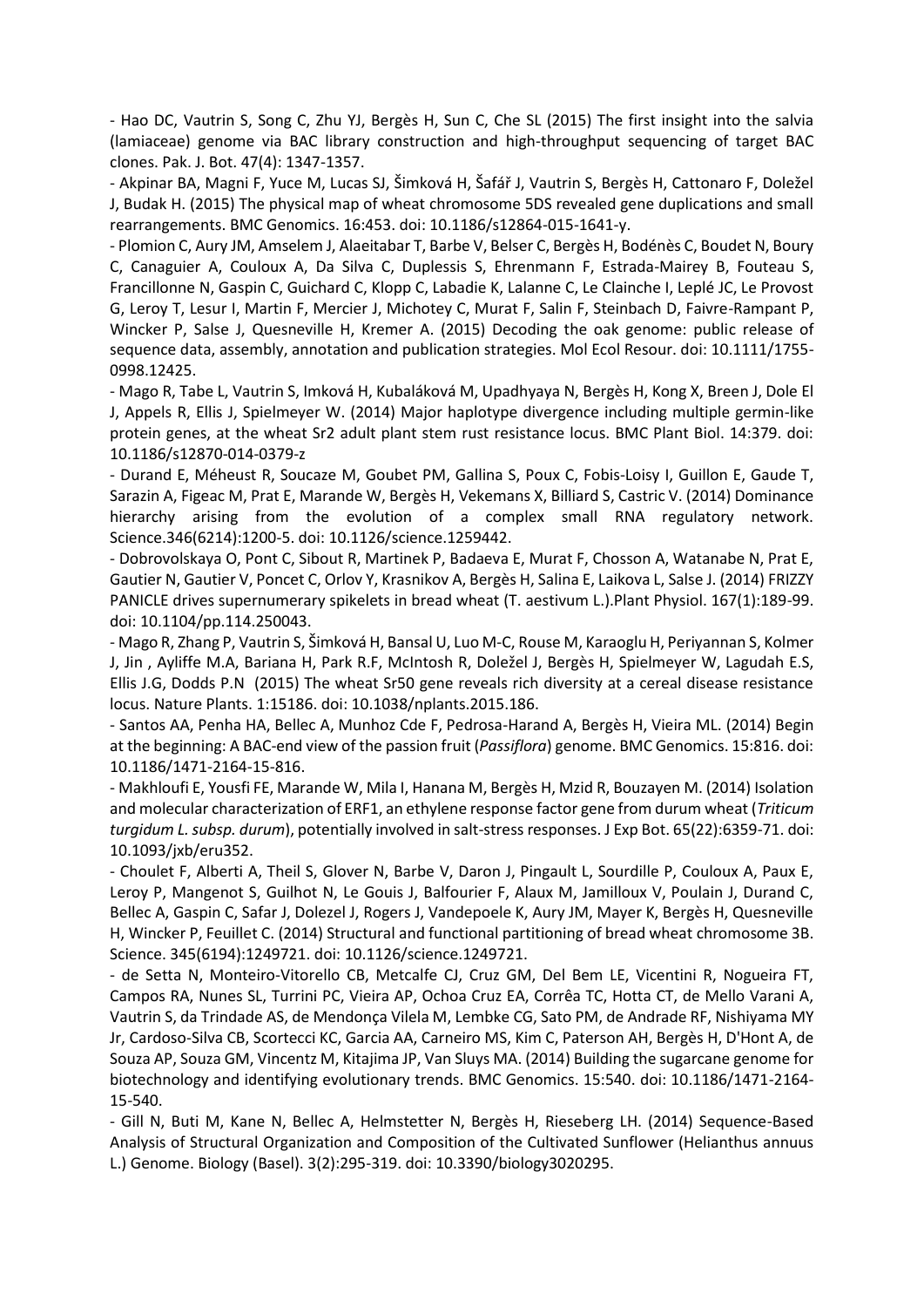- Lloyd A, Ranoux M, Vautrin S, Glover N, Fourment J, Charif D, Choulet F, Lassalle G, Marande W, Tran J, Granier F, Pingault L, Remay A, Marquis C, Belcram H, Chalhoub B, Feuillet C, Bergès H, Sourdille P, Jenczewski E. (2014) Meiotic gene evolution: can you teach a new dog new tricks? Mol Biol Evol. 31(7):1724-7. doi: 10.1093/molbev/msu119.

- Shoeva OY, Khlestkina EK, Bergès H, Salina EA. (2014) The homoeologous genes encoding chalconeflavanone isomerase in Triticum aestivum L.: Structural characterization and expression in different parts of wheat plant. Gene. doi: 10.1016/j.gene.2014.01.008

- Raats D, Frenkel Z, Krugman T, Dodek I, Sela H, Imková H, Magni F, Cattonaro F, Vautrin S, Bergès H, Wicker T, Keller B, Leroy P, Philippe R, Paux E, Dole El J, Feuillet C, Korol A, Fahima T. (2013) The physical map of wheat chromosome 1BS provides insights into its gene space organization and evolution. Genome Biol. 14(12)

- Breen J, Wicker T, Shatalina M, Frenkel Z, Bertin I, Philippe R, Spielmeyer W, Simková H, Safář J, Cattonaro F, Scalabrin S, Magni F, Vautrin S, Bergès H; International Wheat Genome Sequencing Consortium, Paux E, Fahima T, Doležel J, Korol A, Feuillet C, Keller B. (2013) A Physical Map of the Short Arm of Wheat Chromosome 1A. PLoS One. 8(11):e80272.

- Ferreira de Carvalho J, Chelaifa H, Boutte J, Poulain J, Couloux A, Wincker P, Bellec A, Fourment J, Bergès H, Salmon A, Ainouche M. (2013) Exploring the genome of the salt-marsh Spartina maritima (Poaceae, Chloridoideae) through BAC end sequence analysis. Plant Mol Biol. Jul 23.

- Philippe R, Paux E, Bertin I, Sourdille P, Choulet F, Laugier C, Simkova H, Safar J, Bellec A, Vautrin S, Frenkel Z, Cattonaro F, Magni F, Scalabrin S, Martis MM, Mayer KF, Korol A, Bergès H, Dolezel J, Feuillet C. (2013) A high density physical map of chromosome 1BL supports evolutionary studies, map-based cloning and sequencing in wheat. Genome Biol. 14(6):R64.

- Cécile Ben, Frédéric Debellé, Hélène Bergès, Arnaud Bellec, Marie-Françoise Jardinaud, Philippe Anson, Thierry Huguet, Laurent Gentzbittel, Fabienne Vailleau (2013). MtQRRS1, an R-locus required for Medicago truncatula quantitative resistance to Ralstonia solanacearum. New Phytologist 05/2013 - Stuart J Lucas, Bala Anı Akpınar, Melda Kantar, Zohar Weinstein, Fatma Aydınoğlu, Jan Safář, Hana Simková, Zeev Frenkel, Abraham Korol, Federica Magni, Federica Cattonaro, Sonia Vautrin, Arnaud Bellec, Hélène Bergès, Jaroslav Doležel, Hikmet Budak (2013) Physical Mapping Integrated with Syntenic Analysis to Characterize the Gene Space of the Long Arm of Wheat Chromosome 1A. PLoS ONE 8(4): e59542. doi: 10.1371/journal.pone.0059542

- International Barley Sequencing Consortium (2012) A physical, genetic and functional sequence assembly of the barley genome. Nature. 491(7426):711-6.

- Bartos J, Vlcek C, Choulet F, Dzunková M, Cviková K, Safár J, Simková H, Paces J, Strnad H, Sourdille P, Bergès H, Cattonaro F, Feuillet C, Dolezel J. (2012) Intraspecific sequence comparisons reveal similar rates of non-collinear gene insertion in the B and D genomes of bread wheat. BMC Plant Biol.12(1):155 - Mounet F, Moing A, Kowalczyk M, Rohrmann J, Petit J, Garcia V, Maucourt M, Yano K, Deborde C, Aoki K, Bergès H, Granell A, Fernie AR, Bellini C, Rothan C, Lemaire-Chamley M. (2012) Down-regulation of a single auxin efflux transport protein in tomato induces precocious fruit development. J Exp Bot. 63(13):4901-17.

- Dibari B, Murat F, Chosson A, Gautier V, Poncet C, Lecomte P, Mercier I, Bergès H, Pont C, Blanco A, Salse J. (2012) Deciphering the genomic structure, function and evolution of carotenogenesis related phytoene synthases in grasses. BMC Genomics. 13(1):221.

- The tomato Genome Consortium (2012). The tomato genome sequence provides insights into fleshy fruit evolution. Nature. 485(7400):635-41.

- Goubet PM, Bergès H, Bellec A, Prat E, Helmstetter N, Mangenot S, Gallina S, Holl AC, Fobis-Loisy I, Vekemans X, Castric V. (2012) Contrasted patterns of molecular evolution in dominant and recessive self-incompatibility haplotypes in Arabidopsis. PLoS Genet. 8 (3):e1002495 doi: 10.1371/journal.pgen.1002495.

- Glaucia Mendes Souza, Helene Bergès, Stephanie Bocs, Rosanne Casu, Angelique D'Hont, João Eduardo Ferreira, Robert Henry, Ray Ming, Bernard Potier and Marie-Anne Van Sluys, Michel Vincentz and Andrew H. Paterson (2011) - The Sugarcane Genome Challenge: Strategies for Sequencing a Highly Complex Genome. Tropical Plant Biology 4: 145-156, DOI: 10.1007/s12042-011-9079-0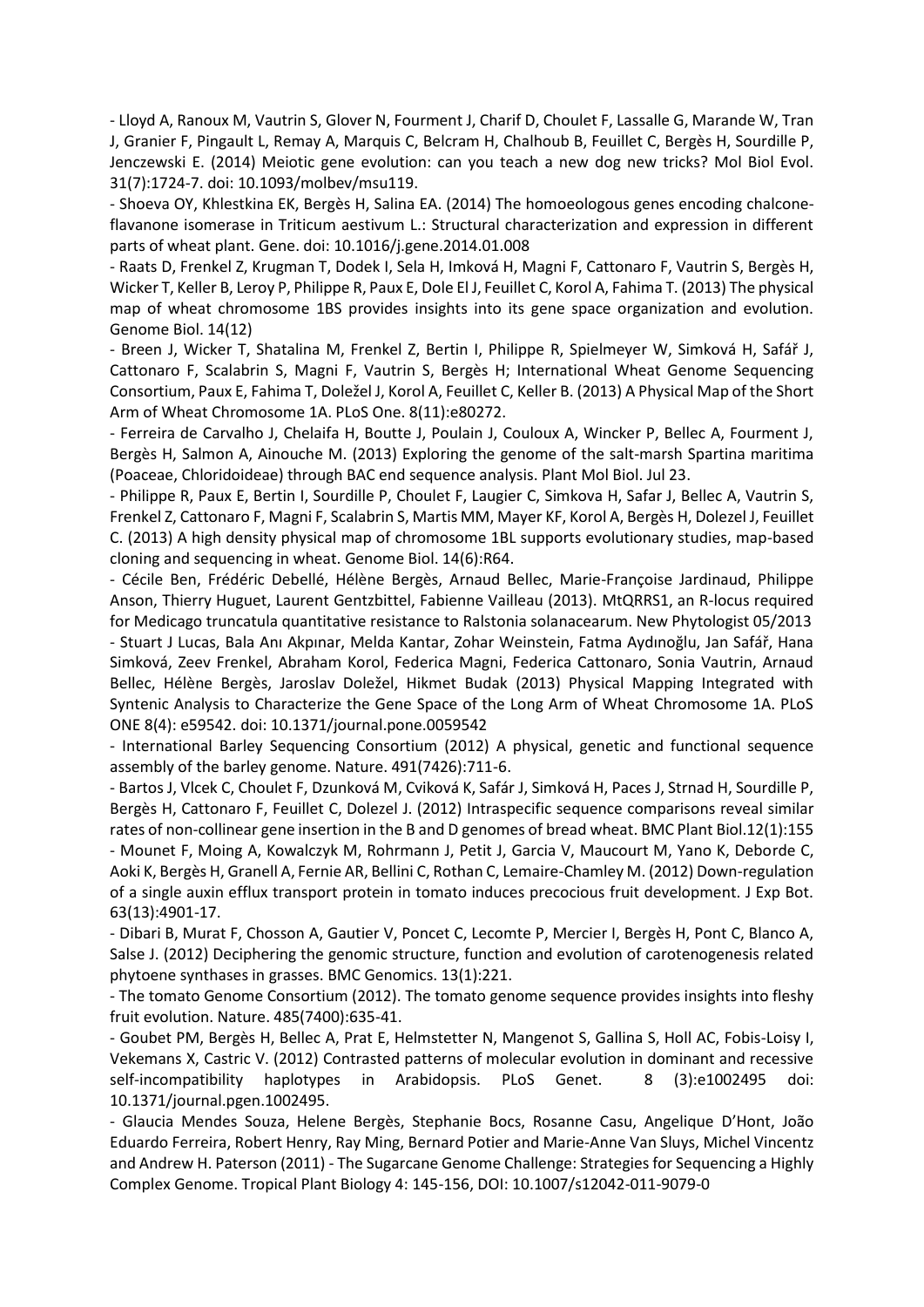- Young ND, Debellé F, Oldroyd GE, Geurts R, …, Bechner M, Bellec A, Berger A, Bergès H, Bidwell S, Bisseling T, Choisne N, …, Wincker P, Xing Y, Yang L, Yao Z, Ying F, Zhai J, Zhou L, Zuber A, Dénarié J, Dixon RA, May GD, Schwartz DC, Rogers J, Quétier F, Town CD, Roe BA. (2011) The Medicago genome provides insight into the evolution of rhizobial symbioses. Nature. 480(7378):520-4.

- Kane, N.C., Gill, N., King, M.G., Bowers, J.E., Bergès, H., Gouzy, J., Bachlava, E., Langlade, N.B., Lai, Z., Stewart, M., Burke, J.M., Vincourt, P., Knapp, S.J., and Rieseberg L.H. (2011) Progress towards a reference genome for sunflower. Botany (89:429-437)

- Lucas SJ, Simková H, Safár J, Jurman I, Cattonaro F, Vautrin S, Bellec A, Bergès H, Doležel J, Budak H. (2012) Functional features of a single chromosome arm in wheat (1AL) determined from its structure. Funct Integr Genomics. 12(1):173-82. doi: 10.1007/s10142-011-0250-3.

- Faivre Rampant P, Lesur I, Boussardon C, Bitton F, Martin-Magniette ML, Bodenes C, Le Provost G, Bergès H, Fluch S, Kremer A, Plomion C. (2011) Analysis of BAC end sequences in oak, a keystone forest tree species, providing insight into the composition of its genome. BMC Genomics. 12(1):292.

- Jorge AP Paiva, Pedro Fevereiro, Pedro Marques, José Carlos Rodrigues, Grégoire Le Provost, Christophe Plomion, Jacqueline Grima-Pettenati, Olivier Bouchez, Christophe Klopp, Hélène Bergès, José Graça (2011) Deciphering cork formation in Quercus suber BMC Proc. 5(Suppl 7): P172. doi: 10.1186/1753-6561-5-S7-P172

- Rustenholz C, Choulet F, Laugier C, Safár J, Simková H, Dolezel J, Magni F, Scalabrin S, Cattonaro F, Vautrin S, Bellec A, Bergès H, Feuillet C, Paux E. (2011) A 3000-loci transcription map of chromosome 3B unravels the structural and functional features of gene islands in hexaploid wheat. Plant Physiol. 157(4):1596-608

- Jorge A P Paiva, Elisa Prat, Sonia Vautrin, Mauro D Santos, Hélène San-Clement, Sérgio Brommonschenkel, Paulo G S Fonseca, Dário Grattapaglia, Xiang Song, Jetty S S Ammiraju, David Kudrna, Rod A Wing, Ana T Freitas, Hélène Bergès and Jacqueline Grima-Pettenati (2011) Advancing Eucalyptus genomics: identification and sequencing of lignin biosynthesis genes from deep-coverage BAC libraries - BMC Genomics 12:137

- Gonthier L, Bellec A, Blassiau C, Prat E, Helmstetter N, Rambaud C, Huss B, Hendriks T, Bergès H, Quillet MC. (2010) Construction and characterization of two BAC libraries representing a deepcoverage of the genome of chicory (Cichorium intybus L., Asteraceae). BMC Res Notes. 3:225. doi: 10.1186/1756-0500-3-225.

- Alfares W, Bouguennec A, Balfourier F, Gay G, Bergès H, Vautrin S, Sourdille P, Bernard M, Feuillet C. (2009) Fine Mapping and Marker Development for the Crossability Gene SKr on Chromosome 5BS of Hexaploid Wheat (Triticum aestivum L.). Genetics 183(2):469-81

- Auger B, Baron C, Lucas MO, Vautrin S, Bergès H, Chalhoub B, Fautrel A, Renard M, Nesi N. (2009) Brassica orthologs from BANYULS belong to a small multigene family, which is involved in procyanidin accumulation in the seed. Planta. 230(6):1167-83

- Paux E, Sourdille P, Salse J, Saintenac C, Choulet F, Leroy P, Korol A, Michalak M, Kianian S, Spielmeyer W, Lagudah E, Somers D, Kilian A, Alaux M, Vautrin S, Bergès H, Eversole K, Appels R, Safar J, Simkova H, Dolozel J, Bernard M, Feuillet C (2008) A physical map of the 1-gigabase bread wheat chromosome 3B. Science 322(5898):101-4.

- Davalos M, Fourment J, Lucas A, Bergès H, Kahn D. (2004) Nitrogen regulation in Sinorhizobium meliloti probed with whole genome arrays. FEMS Microbiol Lett. Dec 1;241(1):33-40.

- Becker A, Bergès H, Krol E, Bruand C, Ruberg S, Capela D, Lauber E, Meilhoc E, Ampe F, de Bruijn FJ, Fourment J, Francez-Charlot A, Kahn D, Kuster H, Liebe C, Puhler A, Weidner S, Batut J. (2004) Global changes in gene expression in Sinorhizobium meliloti 1021 under microoxic and symbiotic conditions. Mol Plant Microbe Interact. Mar;17(3):292-303.

- Bergès H, Lauber E, Liebe C, Batut J, Kahn D, de Bruijn FJ, Ampe F. (2003) Development of Sinorhizobium meliloti pilot macroarrays for transcriptome analysis. Appl Environ Microbiol. Feb;69(2):1214-9.

- Bergès, H., Checroun, C., Guiral, S., Garnerone AM., Boistard, P., and Batut, J. (2001). A glutamineamidotransferase-like gene modulating the activity of the FixT anti-kinase in Sinorhizobium meliloti. BMC Microbiology 1 : 6